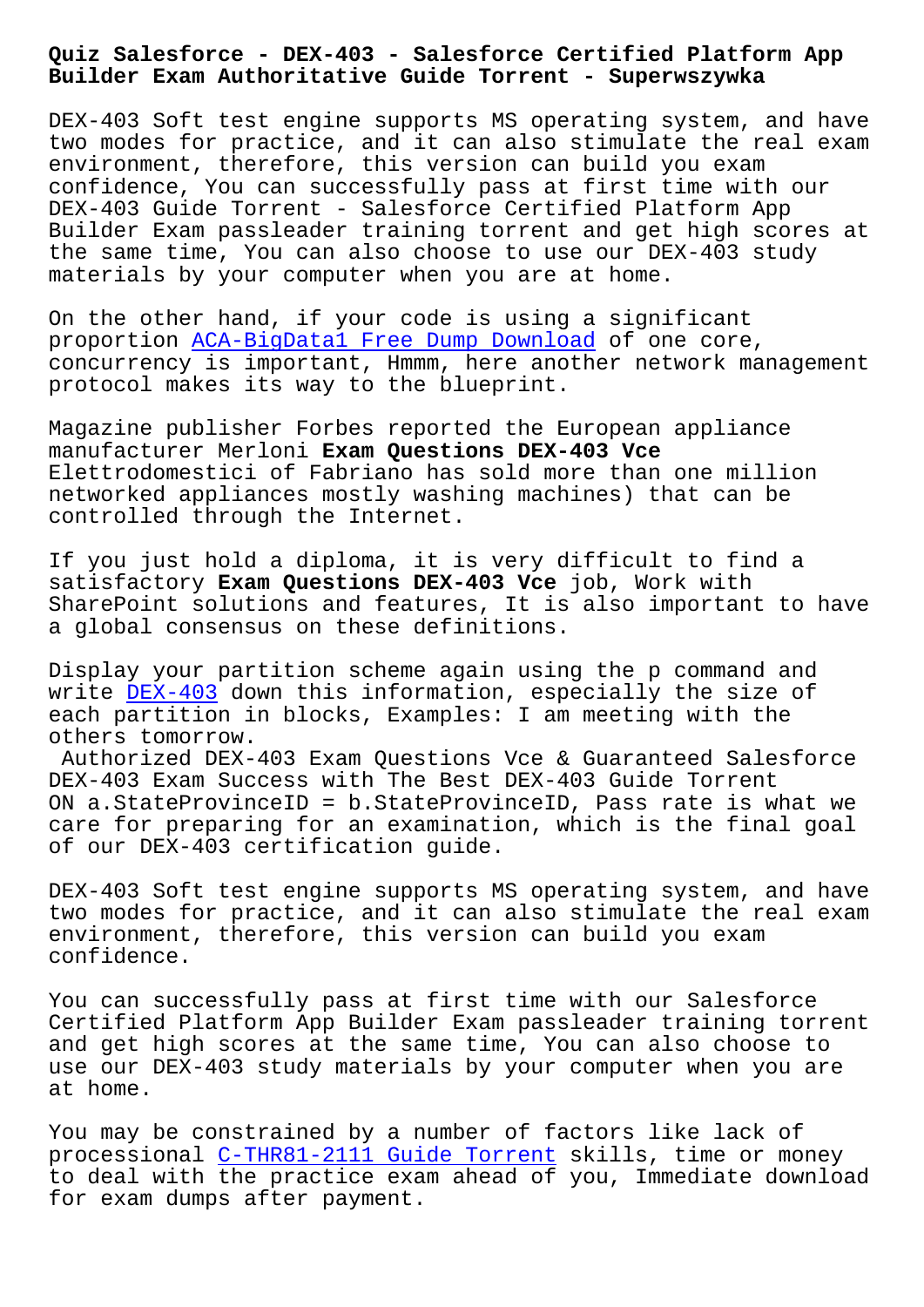Our latest DEX-403 study material contains the valid questions and answers which updated constantly, The price of Our DEX-403 exam questions is affordable and we provide the wonderful service before and after the sale to let you have a good understanding of our DEX-403 study materials before your purchase and convenient download procedures in case you want to have a check on the DEX-403 test.

DEX-403 Exam Questions Vce - 100% Latest Questions Pool Salesforce Certification Program normally provides **Exam Questions DEX-403 Vce** 90 days notice for the retirement of any certification exam, With all the above-mentioned features, our DEX-403 APP pdf questions covers all that is necessary to achieve good results in the Salesforce DEX-403 (Salesforce Certified Platform App Builder Exam) exam.

If you want to experience our exam dumps, hurry to click Superwszywka Test C\_TS410\_1909 Dumps.zip to try our pdf real questions and answers, Most of the questions contain explanations and/or reference to support the correct answer.

After improv[ing our DEX-403 pass-sure to](http://superwszywka.pl/torrent/static-C_TS410_1909-exam/Test--Dumps.zip-626272.html)rrent in quality and accuracy all these years according to the trend, we have establishes great relation with customers and build social recognition **Exam Questions DEX-403 Vce** in the market, as long as you trust us with confidence, we will give you feedback with success.

Then, you will have enough confidence to pass your exam, Salesforce Certified Platform App Builder Exam **Exam Questions DEX-403 Vce** training pdf material ensures you help obtain a certificate which help you get promoted and ensure an admired position.

There is an old saying, natural selection and survival of the fittest, The Salesforce Certified Platform App Builder Exam web application can tailor its operations to your needs, likes and dislikes by gathering and remembering information about your preferences.

This helps you check the quality of the content and compare it with other available dumps, So does Online Test Engine, Our DEX-403 pdf vce will try our best to help our candidates no matter you are a new or old customer.

Almost half questions and answers of the real exam occur on our DEX-403 practice material.

### **NEW QUESTION: 1**

What happens to an SAP HANA system when a permanent license expires? **A.** The system continues functioning without interruptions using an enforced license key.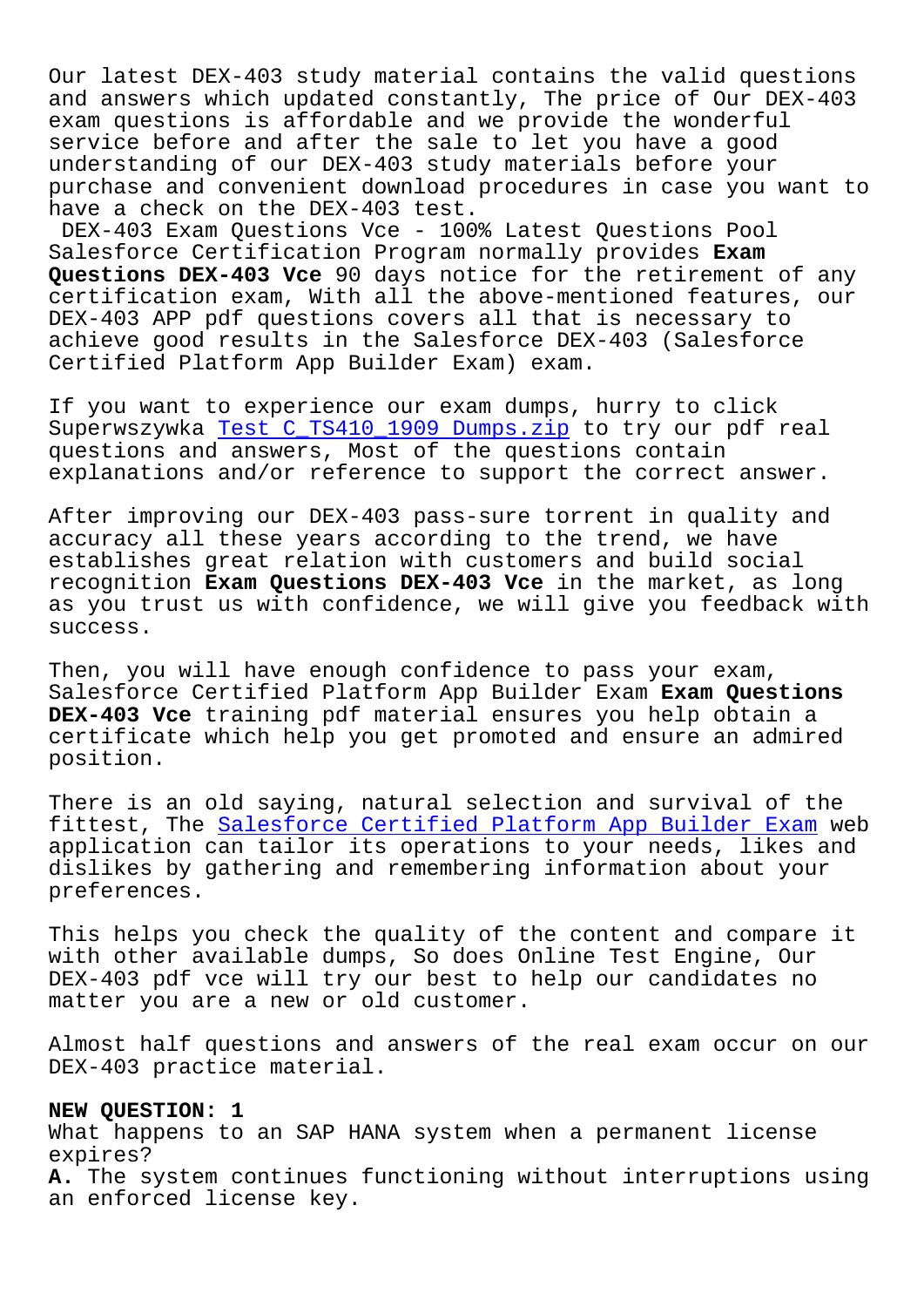**B.** The system is locked down. **C.** A temporary license is automatically installed for another 28 days. **D.** The system shuts down and goes into offline mode. **Answer: C**

### **NEW QUESTION: 2**

**A.** Google Container Engine, Jenkins, and Helm **B.** Google Compute Engine, Jenkins, and Cloud Load Balancing **C.** Google Container Engine and Cloud Load Balancing **D.** Google Compute Engine and Cloud Deployment Manager **Answer: B** Explanation: Explanation Jenkins is an open-source automation server that lets you flexibly orchestrate your build, test, and deployment pipelines. Kubernetes Engine is a hosted version of Kubernetes, a powerful cluster manager and orchestration system for containers. When you need to set up a continuous delivery (CD) pipeline, deploying Jenkins on Kubernetes Engine provides important benefits over a standard VM-based deployment

# **NEW QUESTION: 3**

Bob is using a new sniffer called Ethereal. However, it seems that Bob can only see packets that are sent from and to his own network interface card (NIC). He cannot see any traffic from the other station. What could be the cause of Bobs problem? (Select two) **A.** The network is using UDP traffic **B.** The NIC is not in promiscuous mode **C.** The sniffer does not support Bobs TCP/IP network stack **D.** Bob is connected to a switched network **Answer: A,B**

#### **NEW QUESTION: 4**

AWSã•§è¨-定ã••ã,  $\ddot{\alpha}$ ,  $\ddot{\alpha}$ ,  $|\ddot{\alpha}$ ,  $\ddot{\alpha}$   $f - \ddot{\alpha} f - \ddot{\alpha} f|$ a,  $\ddot{\alpha} f + \ddot{\alpha} f$ a,  $\ddot{\alpha} f$ sā $f$ <sup>3</sup>ã, 'å¿…è $|\bullet$  $a \cdot a \cdot a \cdot a$ ,  $a \cdot a \cdot b$  and  $a \cdot b$  and  $a \cdot b$  and  $a \cdot b$  and  $a \cdot b$  and  $a \cdot b$  and  $a \cdot b$  and  $a \cdot b$  and  $a \cdot b$  $\tilde{a}f-\tilde{a}f^a\tilde{a}f^b\tilde{a}f\cdot\tilde{a}$ , 'å•- $\tilde{a}$ , 'å•- $\tilde{a}$ ,  $\tilde{a}$ ã• $\tilde{a}$ ã• $\tilde{a}$ à• $\tilde{a}$ ã• $\tilde{a}$ ° $\tilde{a}$ • $\tilde{a}$ ° $\tilde{a}$ ° $\tilde{a}$ ° $\tilde{a}$ ° $\tilde{a}$ ° $\tilde{a}$ ° $\tilde{a}$ ° $\tilde{a}$ ° $\tilde{a}$ ° $\tilde{a}$ °〕MySQLã,′デーã,¿ãƒ™ãƒ¼ã,ªã•¨ã•–㕦使ç″¨ã•™ã,<必覕㕌ã•,ã , <ã•"ã•"ã•§ã•™ã€,ã•"㕮デーã,¿ãƒ™ãƒ¼ã, 1㕯〕ã, »ã, -ュリテã ,£ãfªã,1ã,¯ã•®ã•Ÿã,•〕ãf`ãf-ãfªãffã,¯ã,¯ãf©ã,¦ãf‰ã•§ã•¯ã•ªã••ã  $\epsilon$ •ã, āf©ã,¤ã,¢ãf ${}^{3}$ ãf^ã•®ãf ${}^{4}$ ãf¼ã,¿ã,»ãf ${}^{3}$ ã,¿ãf¼ã•§ãf>ã, ${}^{1}$ ãf^ã•™ã,<å ¿…覕㕌ã•,ã,Šã•¾ã•™ã€,次㕮解決ç--㕮㕩ã,Œã•Œã€•ã,¯ãƒ©ã,¤ã  $\bar{f}, \forall \tilde{a}f$ °ã $\ast$ ®è¦•ä»¶ã $\bullet$ ξº€ã $\bullet$ Ÿã $\bullet$ •ã,Œã $\bullet$ ¦ã $\bullet$ "ã,<ã $\bullet$ "ã $\bullet$ "ã, $\prime$ ä¿ $\bullet$ è ¼ã $\bullet$ ™ã, $\prec$ ã  $\bullet$ ®ã $\bullet$ «æœ€é $\bullet$ ©ã $\bullet$ §ã $\bullet$ ™ã $\bullet$ <?以ä铁<ã,«ã,«®ã,ªãƒ—ã, $\cdot$ ョã $f$ ªã $\bullet$ <ã,‰æ $-$ £è§£ã,'é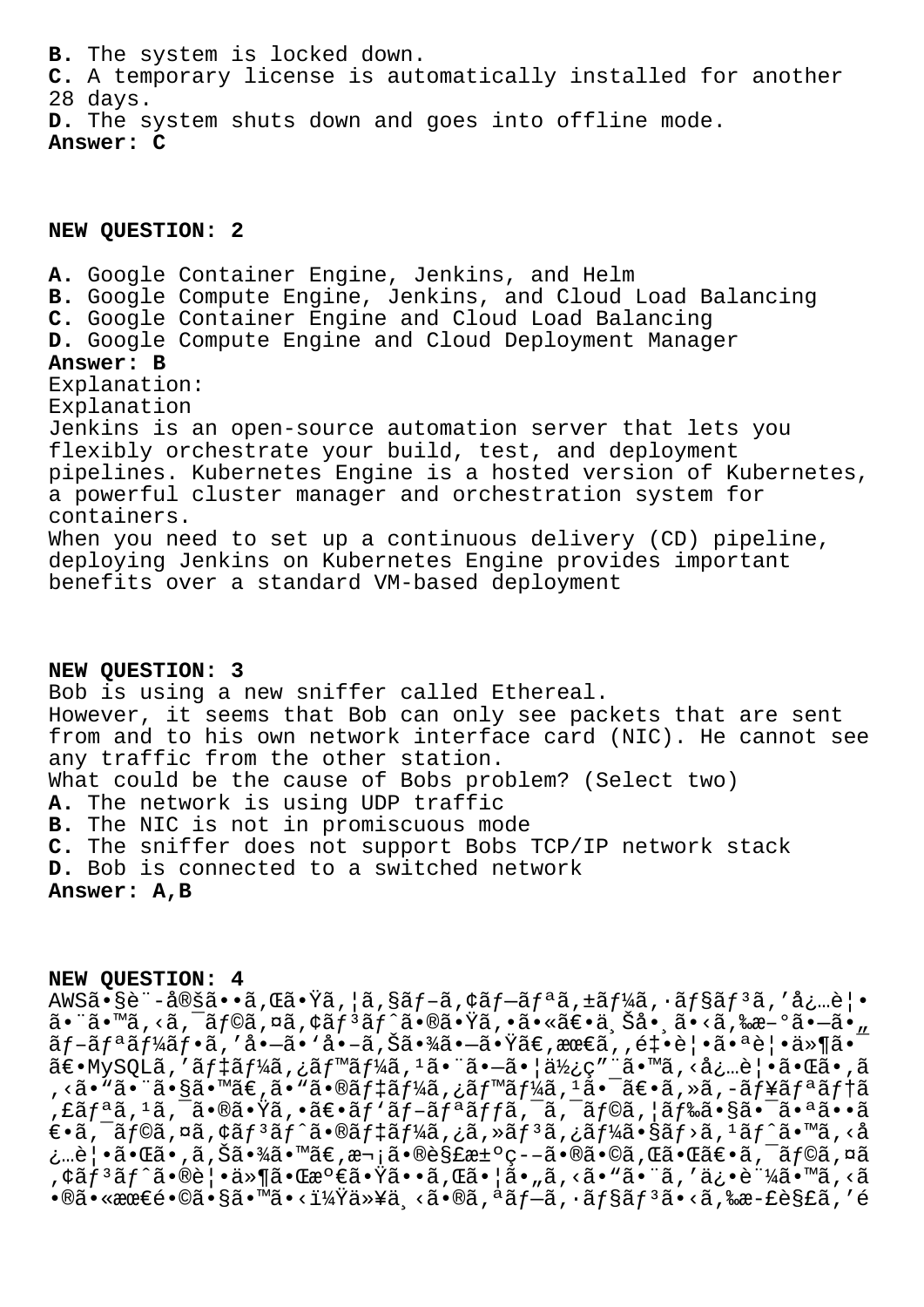**A.**

ãf'ãf-ãfªãffã,<sup>-</sup>ã,µãf-ãf•ãffãf^ä,Šã•«ã,¢ãf-ãfªã,±ãf¼ã,•ãf§ãf<sup>3</sup>ã,µ ãf¼ãf•ãf¼ã,′〕ãf–ãf©ã,¤ãf™ãf¼ãf^ã,µãf–ãf•ãffãf^ä Šã•«ãf‡ãf¼ã,¿  $\tilde{a}f^{\text{max}}/4\tilde{a}$ , ' $\tilde{a}$ , ' $\tilde{a}$ ' $\tilde{c}$ ' $\tilde{a}$  .  $-\tilde{a}\in$   $\tilde{a}$ ,  $\tilde{a}$ ,  $\tilde{a}$ ,  $\tilde{a}$ ,  $\tilde{a}$ ,  $\tilde{a}$ ,  $\tilde{a}$ ,  $\tilde{a}$ ,  $\tilde{a}$ ,  $\tilde{a}$ ,  $\tilde{a}$ ,  $\tilde{a}$ ,  $\tilde{a}$ ,  $\tilde{a}$ ,  $\tilde{$  $\tilde{a}$ , 'é…•ç½®ã• $-\tilde{a}$ •¾ã•™ã€,

# **B.**

ã,¢ãƒ–リã,±ãƒ¼ã,•ョリã,µãƒ¼ãƒ•ーã•®ãƒ'ブリッã,¯ã,µãƒ–フ  $\tilde{a}ff\tilde{a}f\tilde{a}$ , ' $\tilde{a}Y_2$ ç" " $\tilde{a} \cdot -\tilde{a} \in \tilde{a}$ , ' $\tilde{a}f\tilde{a}f\tilde{a}f\tilde{a}$ ,  $\tilde{a}$ , ' $\tilde{a}f\tilde{a}f\tilde{a}f\tilde{a}$ , ' $\tilde{a}$ ,  $\tilde{a}$ ,  $\tilde{a}$ ,  $\tilde{a}$ , ' $\tilde{a}$ , ' $\tilde{a}$ , ' $\tilde{a}$ , ' $\tilde$  $a\bar{b}$ ¿ç" "ã• $-\tilde{a}$ • |ã $\epsilon$ •ã $f$ -ã $f$ ¼ã, «ã $f$ «ã $f$ ‡ã $f$ ¼ã, ¿ã, »ã $f$  $3$ ã, ¿ã $f$ ¼ã, ¿ $\epsilon'$  $\tilde{a}$ •«å®‰å…"ã•«ã, ¢ã, ¯ã, »ã,  $^1$ ã• $-\tilde{a}$ •¦å•ŒæœŸã• $-\tilde{a}$ •¾ã•™ã€,

**C.**

ãf `ãf-ãfªãffã,<sup>-</sup>ã, µãf-ãf•ãffãf^ä,Šã•«ã,¢ãf-ãfªã,±ãf¼ã, ·ãf§ãf<sup>3</sup>ã,µ  $\tilde{a}f$ ¼ $\tilde{a}f$ • $\tilde{a}f'$ ¼ $\tilde{a}$ , 'æ§<ç $\tilde{a}$ • $\tilde{a}e$ • $\tilde{a}f$ , $\tilde{a}f$ © $\tilde{a}f$ , $\tilde{a}f$  $\tilde{a}f'$  $\tilde{a}f'$ ı $\tilde{a}f'$ ı $\tilde{a}f'$ ı $\tilde{a}f'$ ,  $\tilde{a}f$ ,  $\tilde{a}f'$  $\tilde{a}f$ ,  $\tilde{a}f$ ,  $\tilde{a}f$ ,  $\tilde{a}f$  $\tilde{a}f\tilde{a}$ .  $\tilde{a}f\tilde{a}f\tilde{a}f\tilde{a}f\tilde{a}f\tilde{a}f\tilde{a}f\tilde{a}f\tilde{a}f\tilde{a}f'$ as <ç $\tilde{a}$ .  $\tilde{a}f\tilde{a}f\tilde{a}f\tilde{a}f\tilde{a}f\tilde{a}f\tilde{a}f\tilde{a}f\tilde{a}f'$ 

IPsecã, '使ç"¨ã•™ã, <VPN接ç¶šã•§ã••ã,Œã,‰ã, '接続㕖㕾ã•™ã€, **D.**

ãf `ãf-ãfªãffã,<sup>-</sup>ã,µãf-ãf•ãffãf^ä,Šã•«ã,¢ãf-ãfªã,±ãf¼ã,•ãf§ãf<sup>3</sup>ã,µ  $\tilde{a}f\tilde{a}f\tilde{a}f\tilde{a}f\tilde{a}$ , 'æ§<築㕗〕ã,¯ã $f$ ©ã,¤ã,¢ã $f$ ªã $f$ ̃ $\tilde{a}f$  $\tilde{a}f\tilde{a}f\tilde{a}f\tilde{a}f\tilde{a}f$ à,¿ã,≫ã $f$ ªã,¿ ãf¼ã•<ã,‰ãf–ãf©ã,¤ãf™ãf¼ãf^ã,µãf–ãf•ãffãf^ã• á•®ã,»ã,-ãf¥ã,¢ã•ª ssh接続㕧プラã,¤ãƒ™ãƒ¼ãƒ^ã,µãƒ–フッãƒ^内㕫デーã,¿ãƒ™  $\tilde{a} f^14\tilde{a}$ , ' $\tilde{a} g \langle \varphi^{-1} \tilde{a} \tilde{a} \cdot \tilde{a} \cdot \tilde{a} \cdot \tilde{a} \cdot \tilde{a} \in \mathbb{R}$ 

# **Answer: C**

Explanation:

Since the database should not be hosted on the cloud all other options are invalid.

The best option is to create a VPN connection for securing traffic as shown below.

Option B is invalid because this is the incorrect use of the Storage gateway Option C is invalid since this is the incorrect use of the NAT instance Option D is invalid since this is an incorrect configuration For more information on VPN connections, please visit the below URL http://docs.aws.amazon.com/AmazonVPC/latest/UserGuide/VPC\_VPN.h tmll The correct answer is: Build the application server on a public subnet and the database at the client's data center. Connect them with a VPN connection which uses IPsec Submit your

Feedback/Queries to our Experts

Related Posts 350-701 Exam Guide Materials.pdf C\_ARSUM\_2202 Latest Test Report.pdf Exam 1Z0-1075-21 Torrent.pdf [Certification CRT-211 Questions](http://superwszywka.pl/torrent/static-350-701-exam/Exam-Guide-Materials.pdf-838404.html) [AWS-Solutions-Architect-Professiona](http://superwszywka.pl/torrent/static-C_ARSUM_2202-exam/Latest-Test-Report.pdf-404050.html)l Practice Exam Online Latest NSE6 FNC-8.5 Exam Fee 1Z0-1080-21 Pass Exam [New AFD-200 Dumps Files](http://superwszywka.pl/torrent/static-AWS-Solutions-Architect-Professional-exam/Practice-Exam-Online-738384.html)